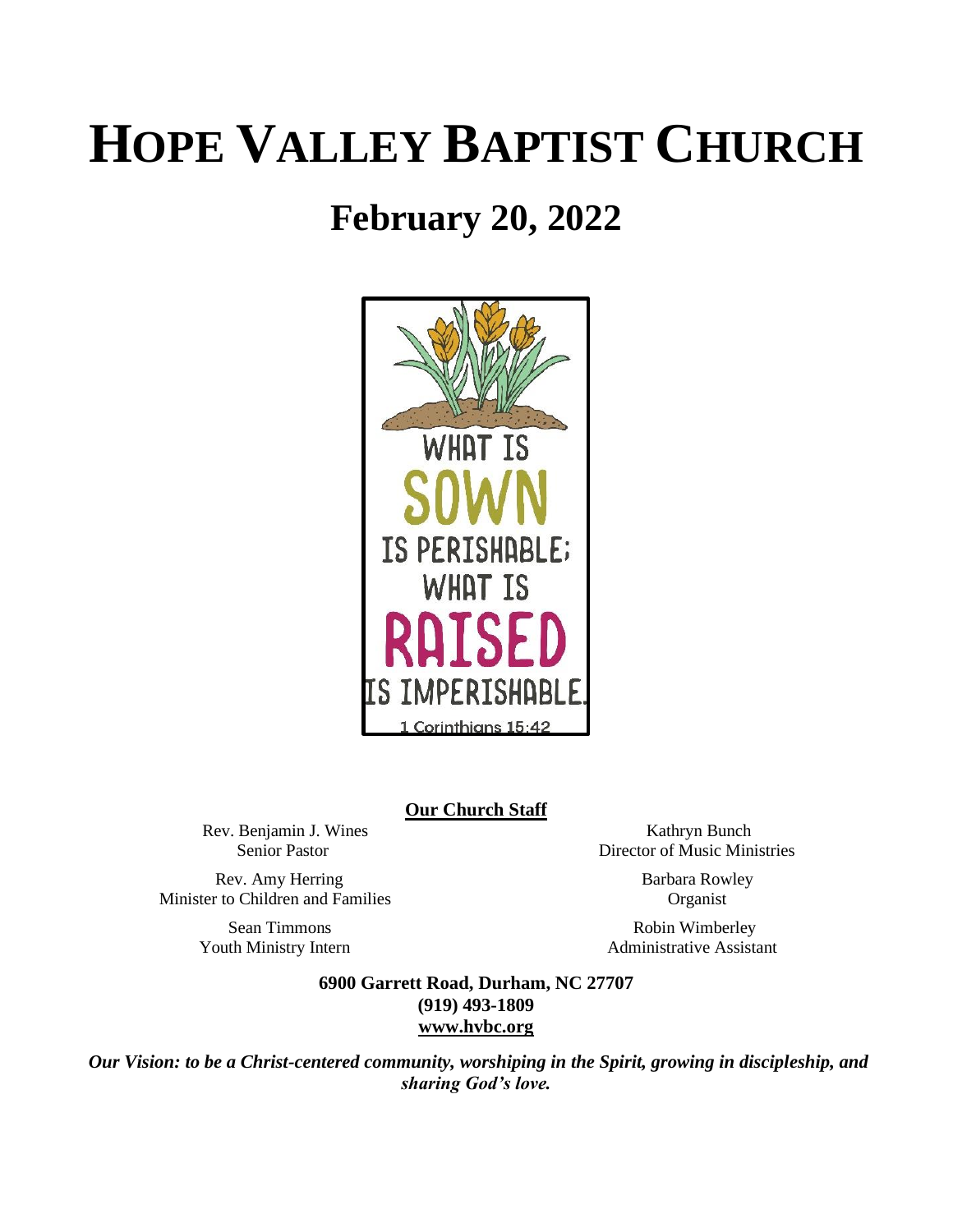# **The Church at Worship**

**Gathering Music**

**Welcome and Announcements Rev. Benjamin Wines Rev. Benjamin Wines** 

**Chiming of the Trinity** Barbara Rowley

**Prelude** *O Master, Let Me Walk with Thee*Kathryn Bunch and MARYTON Barbara Rowley

Leader: Do not fret because of the wicked; do not be envious of wrongdoers,

**People: For they will soon fade like the grass, and wither like the green herb.** Leader: Trust in the Lord, and do good;

**People: So you will live in the land, and enjoy security.**

Leader: Take delight in the Lord, and he will give you the desires of your heart.

**People: Commit your way to the Lord; trust in him, and he will act.**

Leader: He will make your vindication shine like the light,

**People: And the justice of your cause like the noonday.**

Leader: Be still before the Lord, and wait patiently for him;

**People: Do not fret over those who prosper in their way, who carry out evil devices.**

Leader: Refrain from anger, and forsake wrath.

**People: Do not fret—it leads only to evil.**

Leader: For the wicked shall be cut off,

**People: But those who wait for the Lord shall inherit the land.**

Leader: The salvation of the righteous is from the Lord;

**People: He is their refuge in the time of trouble.**

**Hymn of Praise** *God, Our Father, We Adore Thee BEECHER* 

God, Our Father, We Adore Thee! We, Thy children, bless Thy name! Chosen in the Christ before Thee, we are "holy, without blame." We adore Thee! We adore Thee! Abba's praises we proclaim! We adore Thee! We adore Thee! Abba's praises we proclaim!

Son Eternal, we adore Thee! Lamb upon the throne on high! Lamb of God, we bow before Thee, Thou hast brought Thy people nigh! We adore Thee! We adore Thee! Son of God, who came to die! We adore Thee! We adore Thee! Son of God, who came to die!

Holy Spirit, we adore Thee! Paraclete and heavenly guest! Sent from God and from the Savior, Thou hast led us into rest. We adore Thee! We adore Thee! By Thy grace forever blest. We adore Thee! We adore Thee! By Thy grace forever blest.

| <b>Scripture Reading</b>  | 1 Corinthians 15:35-38, 42-50 | Rev. Benjamin Wines |
|---------------------------|-------------------------------|---------------------|
| <b>Children's Message</b> |                               | Rev. Amy Herring    |

**Invocation** Rev. Amy Herring

**Call to Worship Psalm 37:1-9, 39** Rev. Amy Herring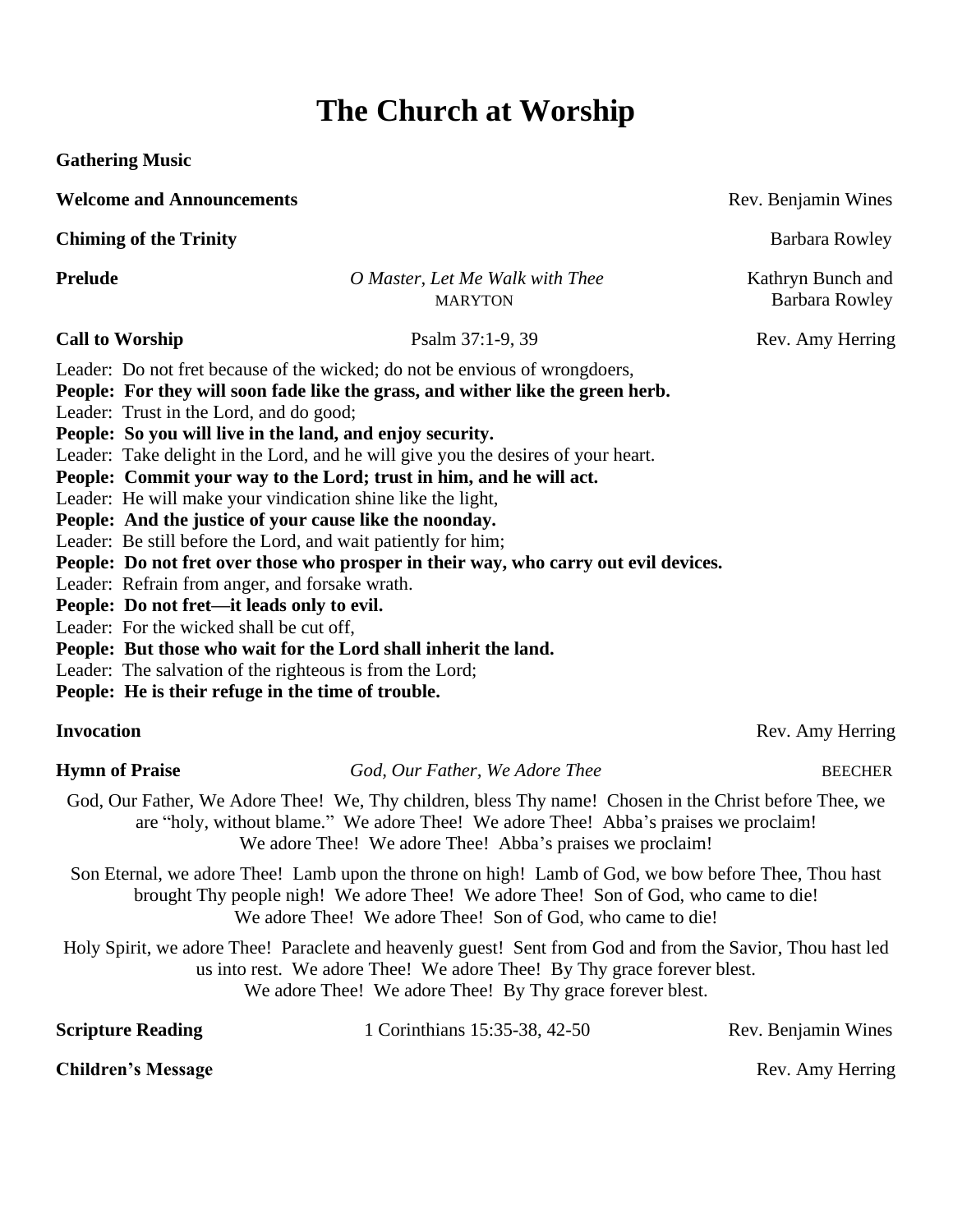### **Pastoral Prayer and Lord's Prayer Rev. Benjamin Wines Rev. Benjamin Wines**

**Our Father, Who art in heaven, hallowed be Thy name. Thy kingdom come, Thy will be done on earth as it is in heaven. Give us this day our daily bread. And forgive us our trespasses as we forgive those who trespass against us. And lead us not into temptation, but deliver us from evil. For Thine is the kingdom, and the power, and the glory, forever, Amen.**

| Anthem                 | Before the Throne of God Above<br>BEFORE THE THRONE                                                                                                                                                                                                       | <b>HVBC</b> Ensemble |
|------------------------|-----------------------------------------------------------------------------------------------------------------------------------------------------------------------------------------------------------------------------------------------------------|----------------------|
| Sermon                 | <b>Imperishable</b>                                                                                                                                                                                                                                       | Rev. Benjamin Wines  |
| <b>Hymn of Promise</b> | In the Bulb                                                                                                                                                                                                                                               | <b>PROMISE</b>       |
|                        | In the bulb there is a flower; in the seed, an apple tree; in cocoons, a hidden promise: butterflies<br>will soon be free! In the cold and snow of winter there's a spring that waits to be,<br>unrevealed until its season, something God alone can see. |                      |
|                        | There's a song in every silence, seeking word and melody; there's a dawn in every darkness<br>bringing hope to you and me. From the past will come the future; what it holds, a mystery,<br>unrevealed until its season, something God alone can see.     |                      |
|                        | In our end is our beginning; in our time, infinity; in our doubt there is believing; in our life, eternity. In our<br>death, a resurrection; at the last, a victory, unrevealed until its season, something God alone can see.                            |                      |
| <b>Benediction</b>     |                                                                                                                                                                                                                                                           | Rev. Benjamin Wines  |
| Postlude               | Unity                                                                                                                                                                                                                                                     | Kathryn Bunch and    |

### **A big thank you to the HVBC Ensemble for sharing their gifts of music with us this morning.**

## **Message from Pastor Ben**

Hey everyone,

I wanted to take this opportunity to let everyone know that we are planning on returning to the church for inperson worship services on **Sunday, February 27**! Covid cases and particularly case positivity have gone down dramatically over the last two weeks and so the Regathering Team has determined that it is safe for us to return.

What that means is that we will be holding services once again in our sanctuary on Sunday mornings at 11:00 AM. Masks will still be required for the duration of Sunday morning worship. It also means that Sunday School classes may resume on the church's campus. Each class will be allowed to determine their own mask policy. However, if one person in a class wishes that everyone wear their masks, then the class should still wear their masks.

Prayer Meeting on Wednesday night will still be held via Zoom, except on special occasions like Ash Wednesday and the Wednesday of Holy Week.

We are excited to get to see you all in person again starting on February 27! Be sure to mark that day on your calendar!

Grace and peace, Pastor Ben

QUOTING GUILLARD AND NOEL Barbara Rowley